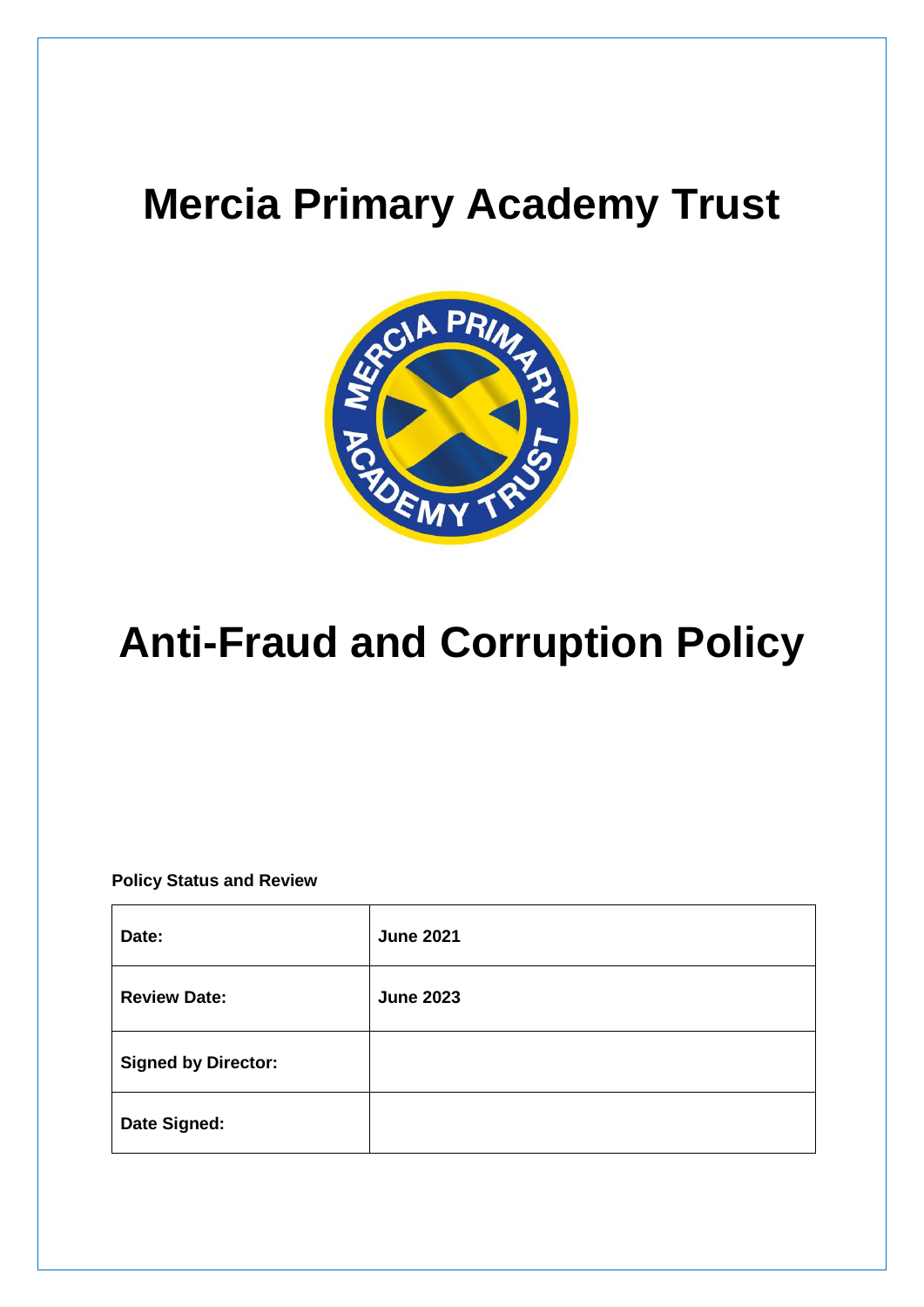### **Summary**

This policy and procedure defines the expected conduct of all staff engaged at the Academy, whether in paid or voluntary employment, in relation to deterring and/or detecting fraud and corruption, and who to report it to.

It includes clear guidelines on what is acceptable in terms of gifts and hospitality and how these matters are declared.

Also, reference is made to other Academy policies where appropriate.

#### **1. Introduction:**

- 1.1 Mercia Primary Academy Trust is committed to ensuring that it acts with integrity and has high standards of personal conduct. Everyone involved with the Academy has a responsibility in respect of preventing and detecting fraud. All staff and governors have a role to play. The Academy also recognises the role of others in alerting them to areas where there is suspicion of fraud.
- 1.2 Recognising a potential fraud and being able to report it is just as important as the measures to prevent and detect.
- 1.3 It is the duty of all employees and Governors and Directors at Mercia Primary Academy Trust to take reasonable steps to limit the possibility of corrupt practices, and it is the responsibility of the Responsible Officer and Auditors to review the adequacy of the measures taken by the Academy to test compliance and to draw attention to any weaknesses or omissions.

# **2. Definitions:**

#### 2.1 Fraud

Fraud is a general term covering theft, deliberate misuse or misappropriation of assets or anything that leads to a financial advantage to the perpetrator or others upon whose behalf he or she acts, even if these "others" are in ignorance of the fraud. Fraud is in fact intentional deceit and for this reason it cannot include negligence.

Fraud incorporates theft, larceny, embezzlement, fraudulent conversion, false pretences, forgery, corrupt practices and falsification of accounts.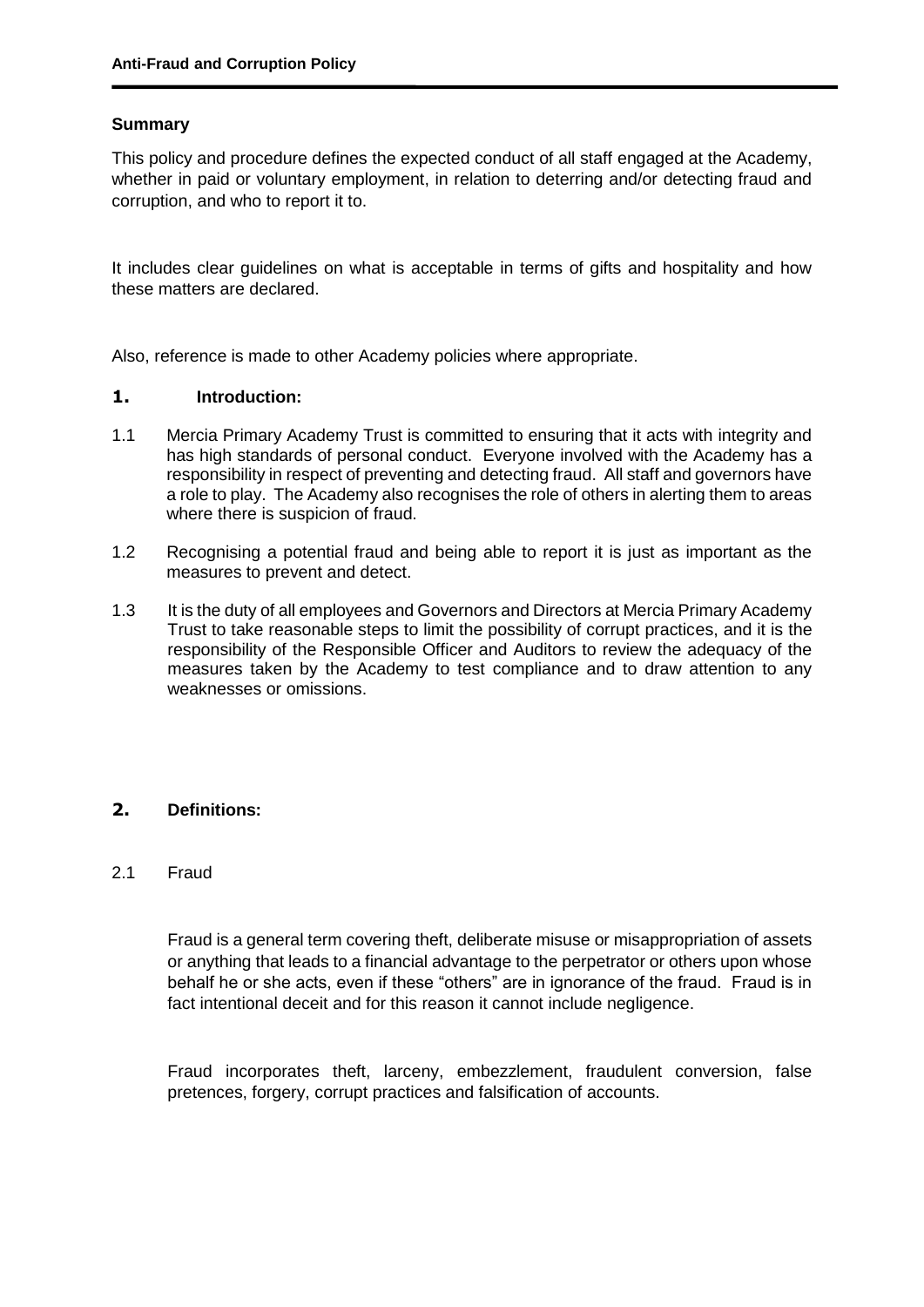#### 2.2 Corruption

The term 'corrupt practices' is defined for the purpose of this code as the offering, giving, soliciting or acceptance of an inducement or reward which may influence the actions taken by Mercia Primary Academy Trust, its staff, Governors or Directors.

### 2.3 Gifts and Hospitality

Any gifts, rewards and benefits that are disproportionately generous or that could be seen as an inducement to affect a business decision should be declared.

The acceptance of gifts and hospitality is a sensitive area where actions can easily be misconstrued. Therefore, employees' actions should be such that they would not be embarrassed to explain them to anyone.

2.4 Irregularities fall within the following broad categories, the first three of which are criminal offences –

• **Theft** - the dishonest taking of property belonging to another person with the intention of depriving the owner permanently of its possession;

• **Fraud** - the intentional distortion of financial statements or other records by persons internal and external to the Academy, which is carried out to conceal the misappropriation of assets or otherwise for gain;

• **Bribery and corruption (Gifts & Hospitality – see Point 5.)**- involves the offering or the acceptance of a reward, for performing an act, or for failing to perform an act, which leads to gain for the person offering the inducement;

• **Failure to observe**, or breaches of, Scheme of Delegation and Financial Regulations; Academy's Procedures which in some circumstances can constitute an irregularity, with potentially significant financial consequences.

- 2.5 Examples of what could constitute fraud and corruption are
	- theft of cash;
	- non-receipt of income;
	- substitution of personal cheques for cash;
	- travelling and subsistence claims for non-existent journeys/events;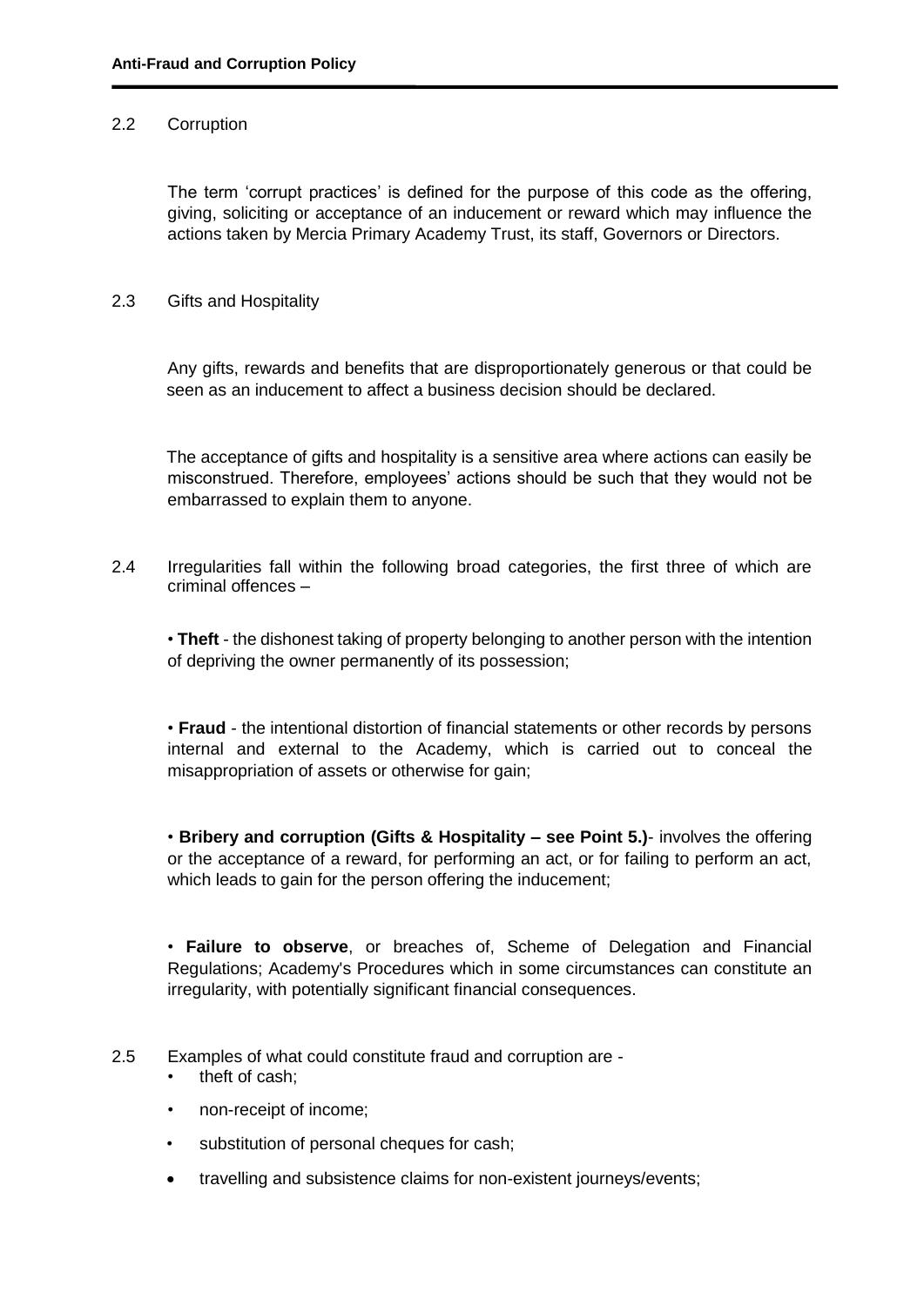- travelling and subsistence claims inflated;
- manipulating documentation to increase salaries/wages received, e.g. false overtime claims;
- payment of invoices for goods received by an individual rather than the Academy;
- failure to observe, or breaches of, regulations and/or other associated legislation laid down by the Academy;
- unauthorised borrowing of equipment;
- breaches of confidentiality regarding information;
- failure to declare a direct pecuniary or otherwise conflicting interest;
- concealing a generous gift or reward;
- unfairly influencing the award of a contract;
- creation of false documents;
- deception;
- using position for personal reward.

The above list is not exhaustive and fraud and corruption can take many different paths. If in any doubt about whether a matter is an irregularity or not, clarification must be sought from one of the Business Managers.

2.6 Similarly, if there is concern or doubt about any aspect of a matter which involves an irregularity, or an ongoing investigation into a suspected irregularity, the best approach is to seek advice from the Headteacher.

#### **3. Policy Statement:**

- 3.1 This policy and procedure defines Anti-Fraud & Corruption and Gifts & Hospitality and offers guidance for all staff in the Academy.
- 3.2 The Academy aims to be an honest and ethical institution. As such, it is opposed to fraud and seeks to eliminate fraud by the way it conducts Academy business. This document sets out the Academy's policy and procedures for dealing with the risk of significant fraud or corruption. In order to minimise the risk and impact of fraud, the Academy's objectives are, firstly, to create a culture which deters fraudulent activity, encourages its prevention and promotes its detection and reporting and, secondly, to identify and document its response to cases of fraud and corrupt practices.
- 3.3 This policy, in line with the Academy's corporate values of integrity, consistency, impartiality, fairness and best practice, provides both staff and management with mutually understood guidelines for the administration of this procedure.
- 3.4 The scope of this procedure extends to all Academy employees, permanent, voluntary and fixed term.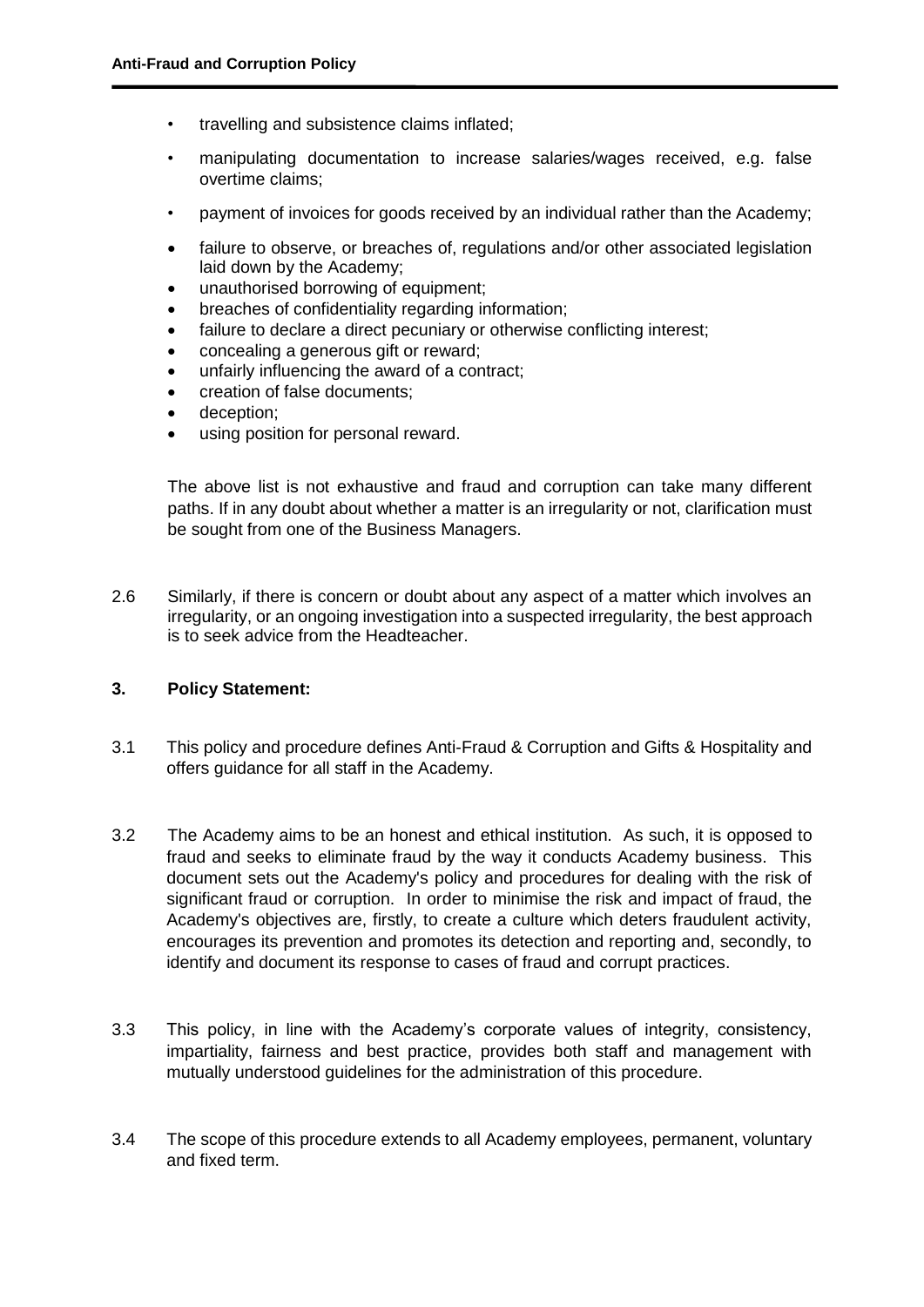- 3.5 Time limits specified in this document may be extended by mutual agreement.
- 3.6 If requested, employees may be accompanied by a recognised trade union representative or work colleague, not involved in any part of the process, at any interviews.

# **4. Gifts & Hospitality:**

- 4.1 These guidelines will help you to judge what sort of gift, and what level of hospitality is acceptable.
- 4.2 The following general rules apply and must guide decisions on receipt of gifts and hospitality as an employee of the Academy:
	- To accept gifts should be the exception. You may accept small 'thank you' gifts of token value, such as a diary, a coffee mug or bunch of flowers, not over £25 in value. You should notify one of the Business Managers of any gift or hospitality over this value for entry in the Register of Business Interests.
	- Always say "no" if you think the giver has an ulterior motive. Be sensitive to the possibility that the giver may think that even small gifts or simple hospitality will elicit a prompter service or preferential treatment.
	- Never accept a gift or hospitality from anyone who is, or may be in the foreseeable future, tendering for any contract with the Academy, seeking employment with the Academy or is in dispute with the Academy, even if you are not directly involved in that service area.
	- Where items purchased for the Academy include a 'free gift', such a gift should either be used for Academy business or handed to the School Business Manger to be used for charity raffles.
	- If you are in doubt about the acceptability of any gift or offer of hospitality it is your responsibility to consult the one of the business managers or Headteacher.
- 4.3 A gauge of what is acceptable in terms of hospitality is whether this Academy would offer a similar level of hospitality in similar circumstances.
	- Occasional working lunches with customers, providers or partners are generally acceptable as a way of doing business provided they are not to an unreasonable level or cost.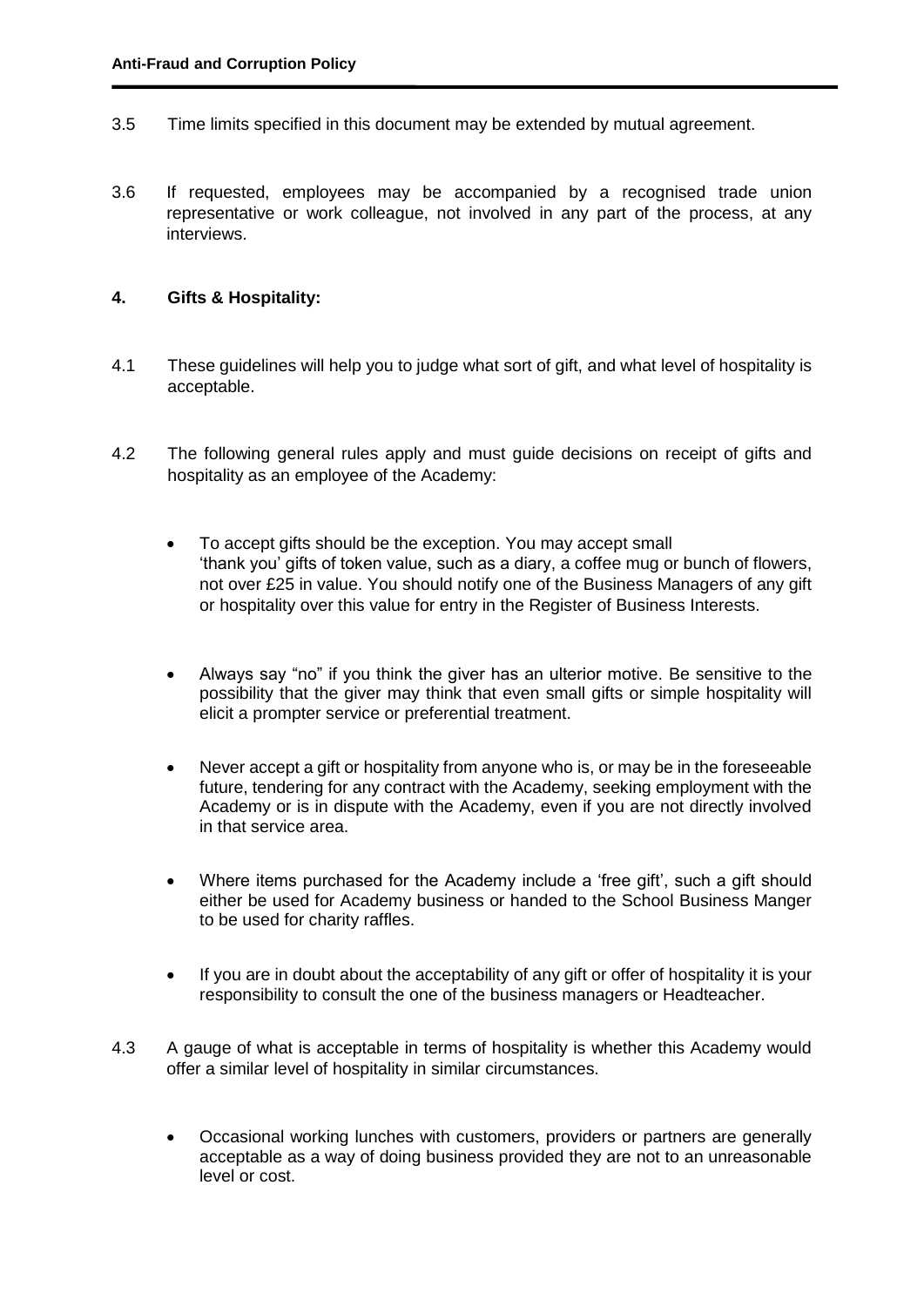- Invitations to corporate hospitality events must each be judged on their merit. Provided the general rules have been taken into account, it may be acceptable to join other company/organisation quests at:
	- a. sponsored cultural and sporting events, or other public performances, as a representative of the Academy;
	- b. special events or celebrations.

But, consider the number of these events, and always take into consideration what public perception is likely to be if they knew you were attending.

- Acceptability depends on the appropriateness of the invitations, in terms of the level of hospitality, the frequency and the status of the invited employee. In all such cases the Headteacher must be consulted.
- Paid holidays or concessionary travel rates are not acceptable. Neither are offers of hotel accommodation nor the use of company villas/apartments.
- If you are visiting a company to view equipment that the Academy is considering buying, you should ensure that expenses of the trip are paid by the Academy. Acceptance of refreshments and/or a working lunch may be acceptable, but care must be taken to ensure that the Academy's purchasing and/or tender procedures are not compromised.
- Acceptance of sponsored hospitality that is built into the official programme of conferences and seminars related to your work are acceptable.
- Offers to speak at corporate dinners and social gatherings, or events organised by, for example, a professional body, where there is a genuine need to impart information or represent the Academy must be agreed in advance with a Headteacher. Where your spouse or partner is included in the invitation, and approval has been given for you to attend, it will be acceptable for your spouse or partner to attend as well, but if expenses are incurred, these will be met personally.
- Any invitation you accept should be made to you in your professional/working capacity as a representative of the Academy.

#### **5. Roles and Responsibilities:**

#### 5.1 Staff, Governors and Directors

Mercia Primary Academy Trust has adopted the following measures to demonstrate its commitment to anti-fraud and corruption: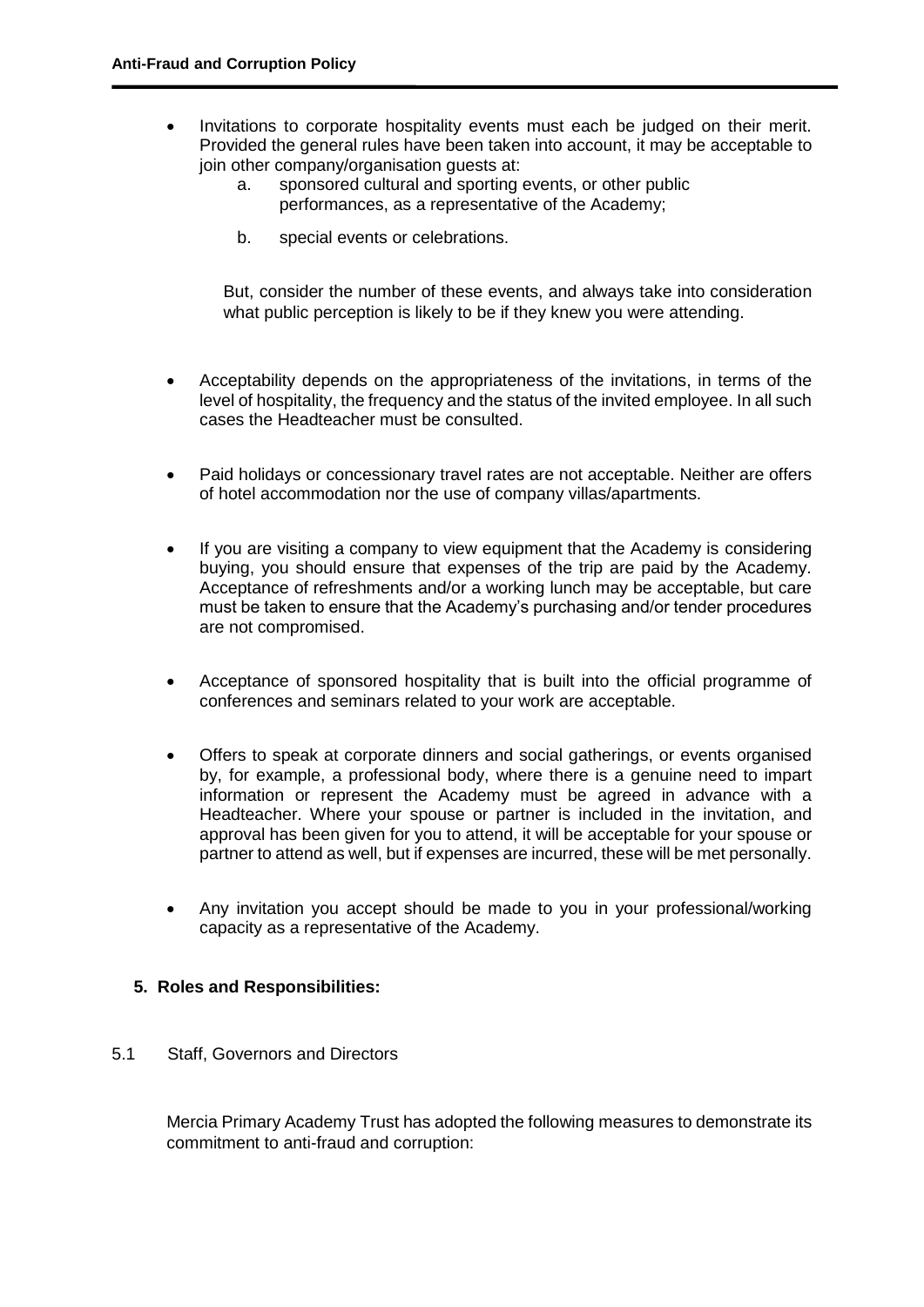- Standards and Effectiveness, Finance & Audit Committees meets regularly;
- A requirement for all staff and governors to declare prejudicial interests and not contribute to business related to that interest;
- A requirement for staff and governors to disclose personal interests;
- All staff and governors are made aware of the understanding on the acceptance of gifts and hospitality;
- Clear recruitment policies and procedures.

Staff and governors also have a duty to report another member of staff or governor whose conduct is reasonably believed to represent a failure to comply with the above.

5.2 Responsible Officer

The Responsible Officer has specific responsibility for overseeing the financial arrangements on behalf of the governors.

The main duties of the Responsible Officer are to provide the governors with on-going independent assurance that:

- The financial responsibilities of the governors are being properly discharged;
- The resources are being managed in an efficient, economical and effective manner;
- Sound systems of financial control are being maintained; and
- Financial considerations are fully taken into account in reaching decisions.
- 5.3 External Audit

The Academy's Annual Report and Financial Statements include an Independent Auditors' Report. This report includes a view as to whether the financial statements give a true and fair view and whether proper accounting records have been kept by the Academy throughout the financial year. In addition, it reports on compliance with the accounting requirements of the relevant Companies Act and confirms compliance with the financial reporting and annual accounting requirements issued by the Dept of Education.

# **6. Reporting a Suspected Fraud:**

6.1 All allegations of suspected fraud and irregularities are to be brought to the attention of the Headteacher and also referred to the Headteacher, unless this individual is involved in the irregularity in which case the Chair of Governors should be informed.

Please refer to the Academy Whistleblowing Policy for further guidance.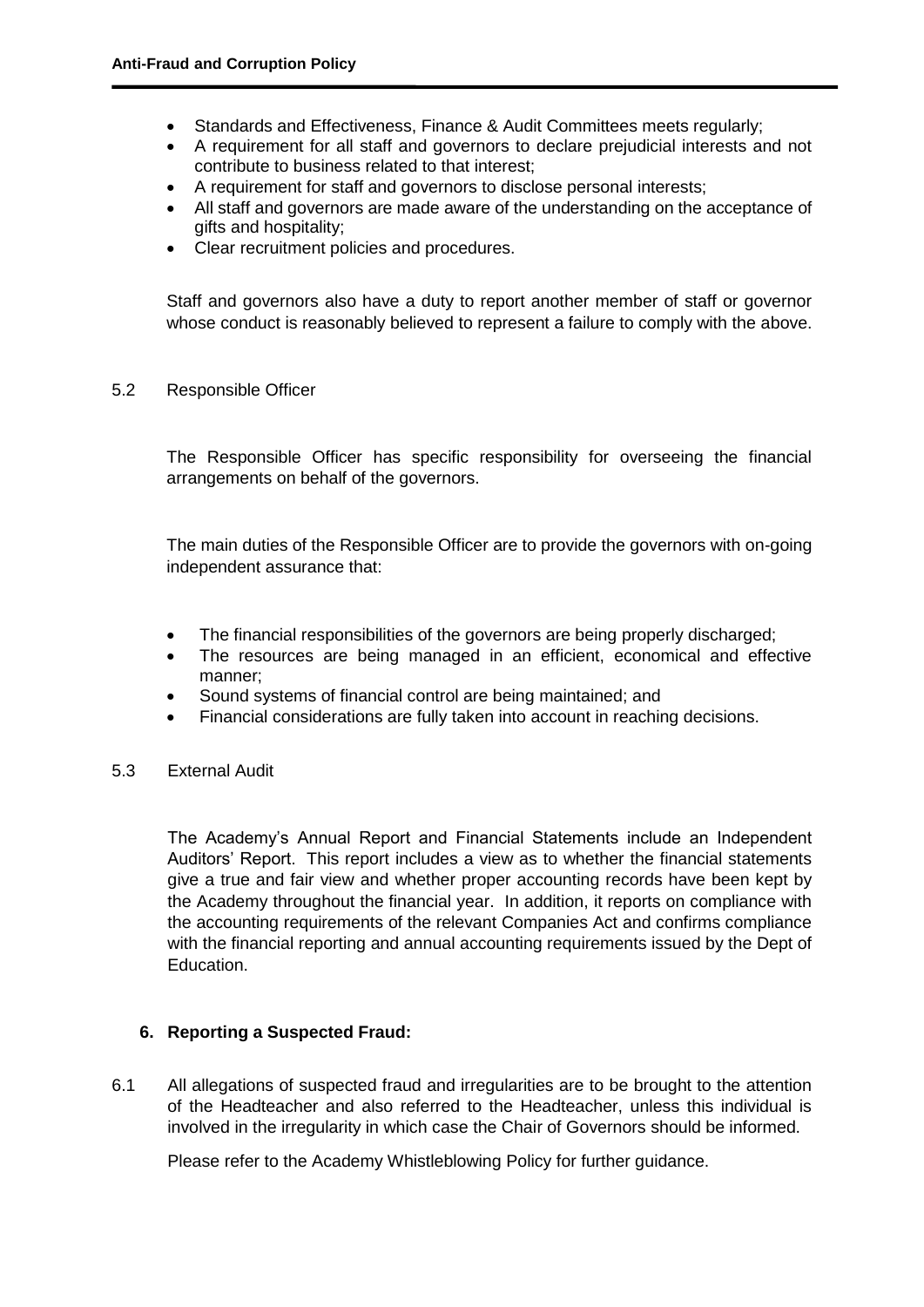# **7. Response to Allegations**

- 7.1 The Headteacher will have initial responsibility for co-ordinating the initial response. In doing this he will consult with the Human Resource advisors regarding potential employment issues. The Headteacher will also see legal advice from the Academy's solicitors on both employment and litigation issues before taking any further action.
- 7.2 The Business Managers and Headteacher will ascertain whether or not the suspicions aroused have substance. In every case, and as soon as possible after the initial investigation, they will pass the matter on to the Chair of Finance & Audit Committee. Even if there is no evidence to support the allegation, the matter must be reported.
- 7.3 The Audit Committee will undertake the management of the investigation.
	- They will, if appropriate, conduct a preliminary investigation to gather factual information and reach an initial view as to whether further action is required.
	- They will determine whether the findings, conclusions and any recommendations arising from the preliminary investigation should be reported to the Chair of Governors.
	- If further investigations are required, they will determine which outside agencies should be involved (police, auditors).
- 7.4 The Headteacher is required to notify the Governing Body of any serious financial irregularities. This action will be taken at the first opportunity following the completion of the initial investigations and will involve keeping the Chairman of the Governing Body fully informed between governor meetings of any developments relating to serious control weaknesses, fraud or major accounting breakdowns.
- 7.5 If evidence of fraud is forthcoming then the Governing Body will inform the Department for Education as required by the Funding Agreement and will consider whether or not to refer the matter to the police.

# **8. Confidentiality and Safeguards**

- 8.1 Mercia Primary Academy Trust recognises that the decision to report a concern can be a difficult one to make, not least because of the fear of reprisal from those responsible for the alleged malpractice. The Academy will not tolerate harassment or victimisation and will do what it lawfully can to protect an individual when a concern is raised in good faith.
- 8.2 This does not mean that if the person raising the concern is already the subject of a disciplinary, redundancy or other procedure, that those procedures will be halted as a result of the concern being reported.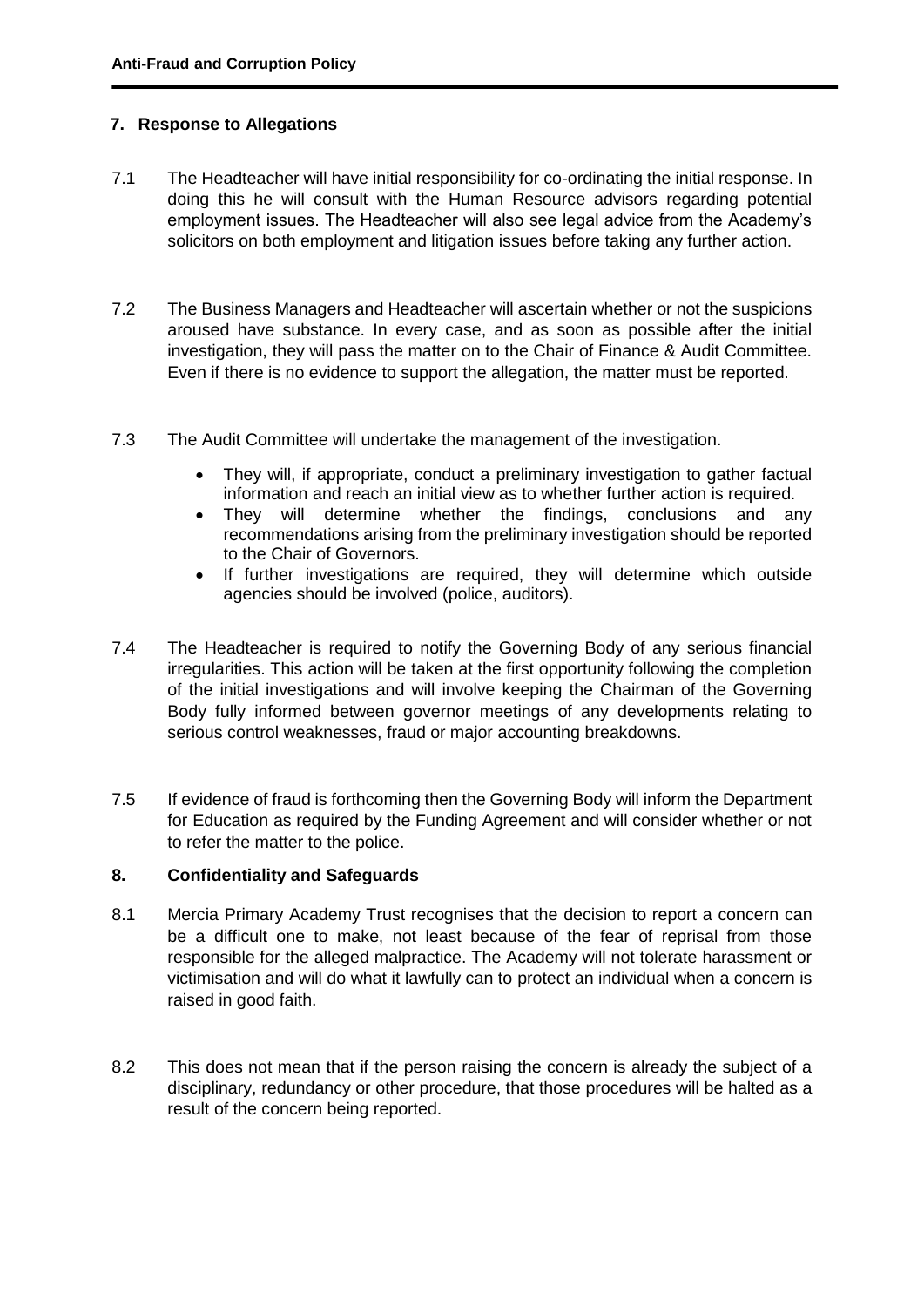8.3 There is a need to ensure that the process is not misused. For further guidance refer to the Academy Disciplinary, Grievance and Capability policy.

# **9. Links with other Policies:**

- 9.1 The Governing Body is committed to preventing fraud and corruption. To help achieve this objective there is a clear network of systems and procedures in place for the prevention, detection and investigation of fraud and corruption. This Anti-Fraud and Anti-Corruption policy attempts to consolidate those in one document and should be read in conjunction with the following Academy policies:
	- Whistle-Blowing Policy
	- Financial Regulations
	- Disciplinary and Dismissal Policy
	- Equal Opportunities Policy

This information can be made available in a range of formats and languages, including Braille and large print. If this would be useful to you or someone you know, please contact your Directorate HR Unit.

*A signed copy of this document is available from the school office.*

# **Version Control**

| <b>Version</b>                     | <b>Date</b><br><b>Approved</b> | <b>Changes</b>            | <b>Reasons for Alterations</b> |
|------------------------------------|--------------------------------|---------------------------|--------------------------------|
|                                    | <b>July 2016</b>               | No Changes                |                                |
|                                    | <b>July 2018</b>               | No Changes                |                                |
|                                    | <b>July 2020</b>               | No Changes                |                                |
|                                    |                                |                           |                                |
| $\overline{4}$<br>November<br>2020 |                                | 1.3 added directors       | Inclusivity                    |
|                                    | 1.4 removed                    | Not relevant              |                                |
|                                    |                                | 2.2 added directors       | Inclusivity                    |
|                                    |                                | 2.5 Made Business Manager | Change of roles                |
|                                    |                                | plural                    | Change of roles                |